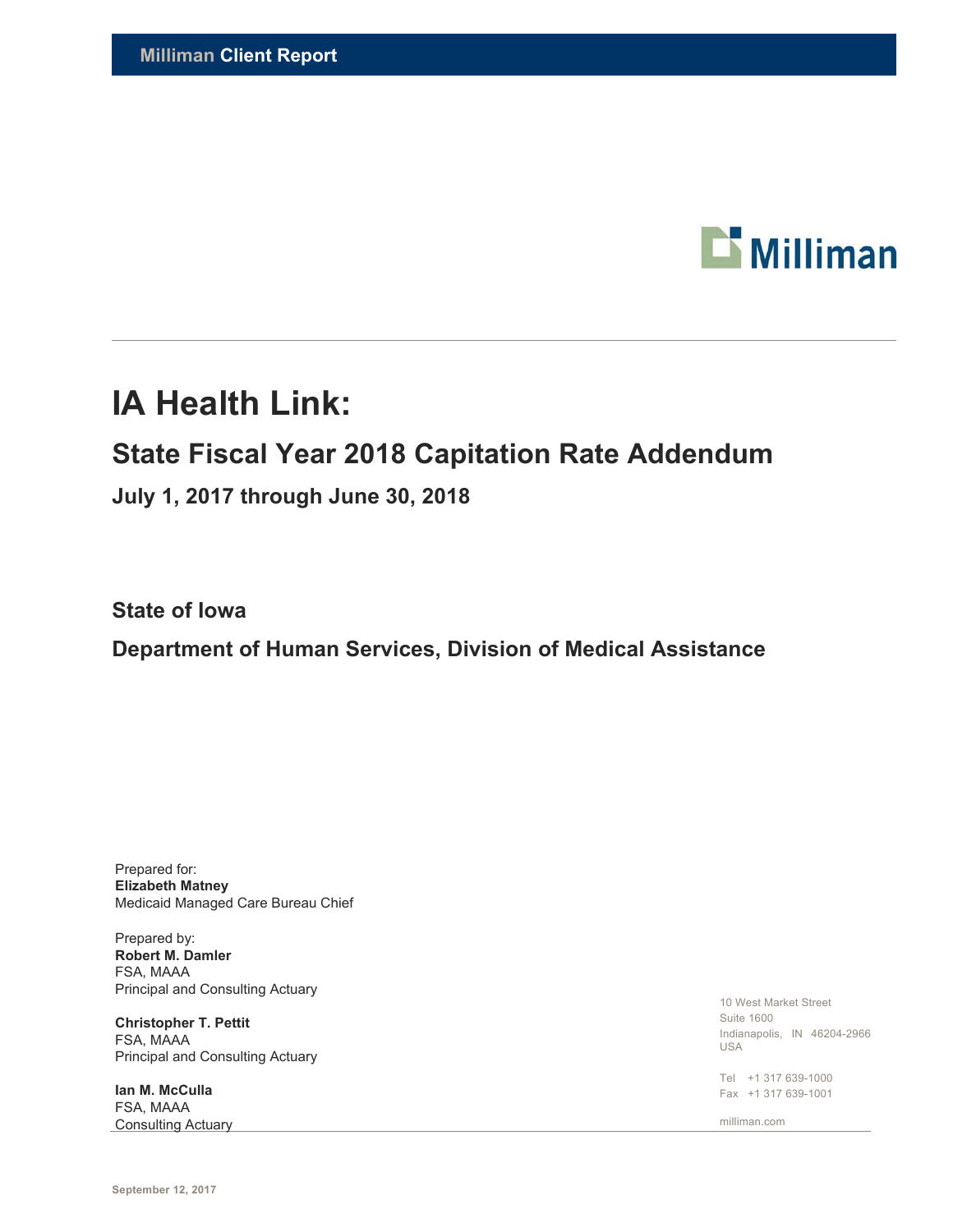## **Table of Contents**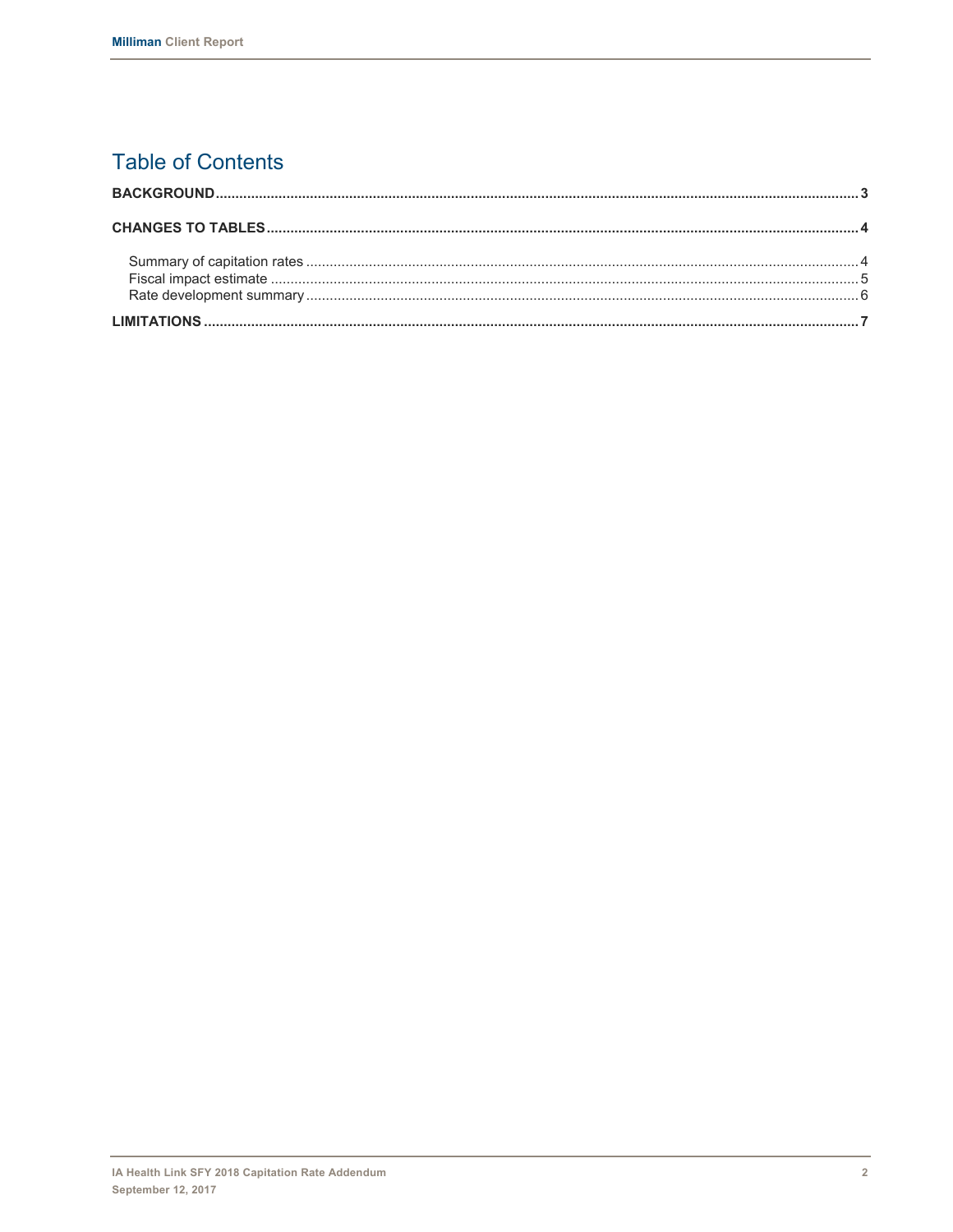### **BACKGROUND**

Milliman, Inc. (Milliman) has been retained by the State of Iowa, Department of Human Services, Division of Medical Assistance (DHS) to provide actuarial and consulting services related to the development of capitation rates for the IA Health Link program. This report is an addendum to the capitation rate certification report titled "IA Health Link: State Fiscal Year 2018 Capitation Rate Certification" dated August 21, 2017.

The contract year one rates for this program were revised in a rate amendment titled "IA Health Link: April 2016 to June 2017 Capitation Rate Amendments" dated August 30, 2017. This addendum provides an update to Tables 1, 2 and 3 in the August 21, 2017 report to reflect the revised state fiscal year (SFY) 2017 rates. No changes were made to the SFY 2018 capitation rates, and therefore this report is not a re-certification of the SFY 2018 capitation rates.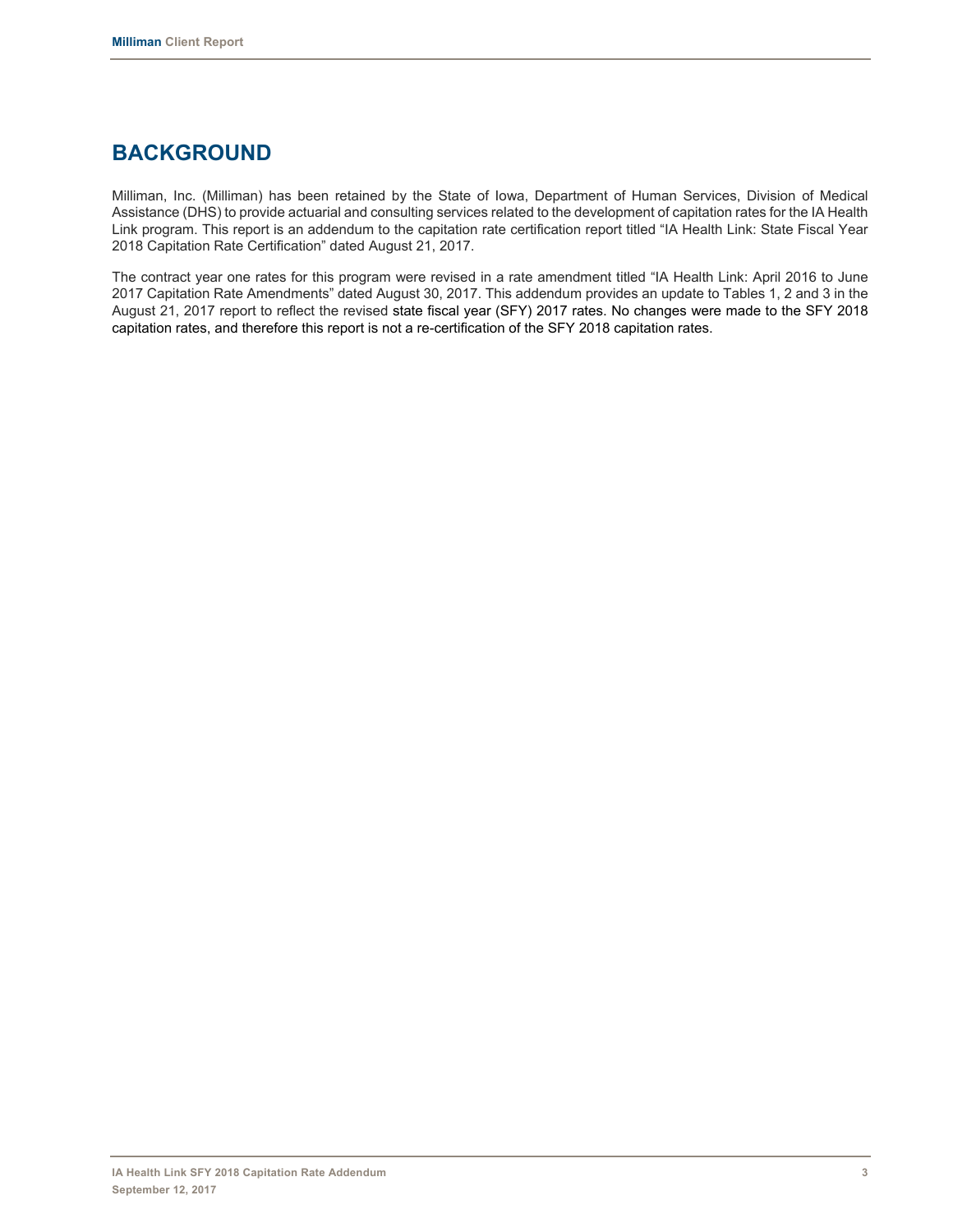#### **CHANGES TO TABLES**

#### Summary of capitation rates

Table 1 provides a comparison of the SFY 2018 rates relative to the rates effective July 1, 2016 to June 30, 2017 (SFY 2017) for the IA Health Link populations. The rates illustrated in Table 1, for both SFY 2017 and 2018, include payments for GME and University of Iowa UPL payments. The composite rates illustrated for both SFY 2017 and SFY 2018 have been developed based on estimated average monthly enrollment in SFY 2018. The rates illustrated for the LTSS populations include both medical and LTSS components.

The rates illustrated in this report are applicable to all MCOs participating in DHS's Medicaid managed care programs.

| Table 1<br><b>State of lowa</b><br>Department of Human Services, Division of Medical Assistance<br>IA Health Link SFY 2018 Capitation Rate Development<br>Gross Capitation Rates Effective July 1, 2017<br><b>Comparison with June 2017 Rates (PMPM Rates)</b> |                                                                 |                                                |                                                      |            |  |  |  |
|----------------------------------------------------------------------------------------------------------------------------------------------------------------------------------------------------------------------------------------------------------------|-----------------------------------------------------------------|------------------------------------------------|------------------------------------------------------|------------|--|--|--|
| <b>Population</b>                                                                                                                                                                                                                                              | <b>Estimated</b><br><b>Monthly Average</b><br><b>Enrollment</b> | June 2017 Composite<br><b>Capitation Rates</b> | <b>SFY 2018 Composite</b><br><b>Capitation Rates</b> | % Change   |  |  |  |
| Children                                                                                                                                                                                                                                                       | 306,300                                                         | \$178.45                                       | \$182.01                                             | 2.0%       |  |  |  |
| <b>TANF Adult</b>                                                                                                                                                                                                                                              | 58,000                                                          | 393.12                                         | 405.90                                               | 3.3%       |  |  |  |
| Pregnant Women                                                                                                                                                                                                                                                 | 7,000                                                           | 365.20                                         | 376.03                                               | 3.0%       |  |  |  |
| <b>Maternity Case Rate</b>                                                                                                                                                                                                                                     | 1,100                                                           | 5,750.75                                       | 5,930.93                                             | $3.1\%$    |  |  |  |
| <b>Wellness Plan</b>                                                                                                                                                                                                                                           | 148,600                                                         | 486.71                                         | 472.35                                               | $(3.0\%)$  |  |  |  |
| <b>Disabled</b>                                                                                                                                                                                                                                                | 29,500                                                          | 1,039.62                                       | 1,221.18                                             | 17.5%      |  |  |  |
| Dual eligible                                                                                                                                                                                                                                                  | 34,300                                                          | 415.44                                         | 426.38                                               | 2.6%       |  |  |  |
| <b>LTSS Elderly</b>                                                                                                                                                                                                                                            | 18,100                                                          | 2,954.65                                       | 2,875.10                                             | $(2.7\%)$  |  |  |  |
| <b>LTSS Physically Disabled</b>                                                                                                                                                                                                                                | 6,100                                                           | 4,304.80                                       | 3,841.61                                             | $(10.8\%)$ |  |  |  |
| <b>LTSS Intellectually Disabled</b>                                                                                                                                                                                                                            | 12,800                                                          | 5,314.70                                       | 5,384.41                                             | 1.3%       |  |  |  |
| <b>LTSS Children's Mental Health</b>                                                                                                                                                                                                                           | 1,300                                                           | 3,791.95                                       | 3,093.77                                             | $(18.4\%)$ |  |  |  |
| <b>Composite</b>                                                                                                                                                                                                                                               | 622,000                                                         | \$572.67                                       | \$574.97                                             | 0.4%       |  |  |  |

**Notes:** 

1. June 2017 and SFY 2018 composite rates were developed with monthly projected enrollment.

2. Values shown in Table 1 exclude amounts related to the Health Insurance Providers Fee (HIF).

3. Member month values are rounded to the nearest hundred.

4. Maternity member months represent projected average monthly SFY 2018 delivery counts and are not included in the composite member month figure.

5. Maternity rates reflect per delivery case rates.

6. Values include 1915(b)(3), GME, Physician ACR, and Habilitation risk pool amounts.

7. Children population includes: TANF Child, CHIP and hawk-i populations.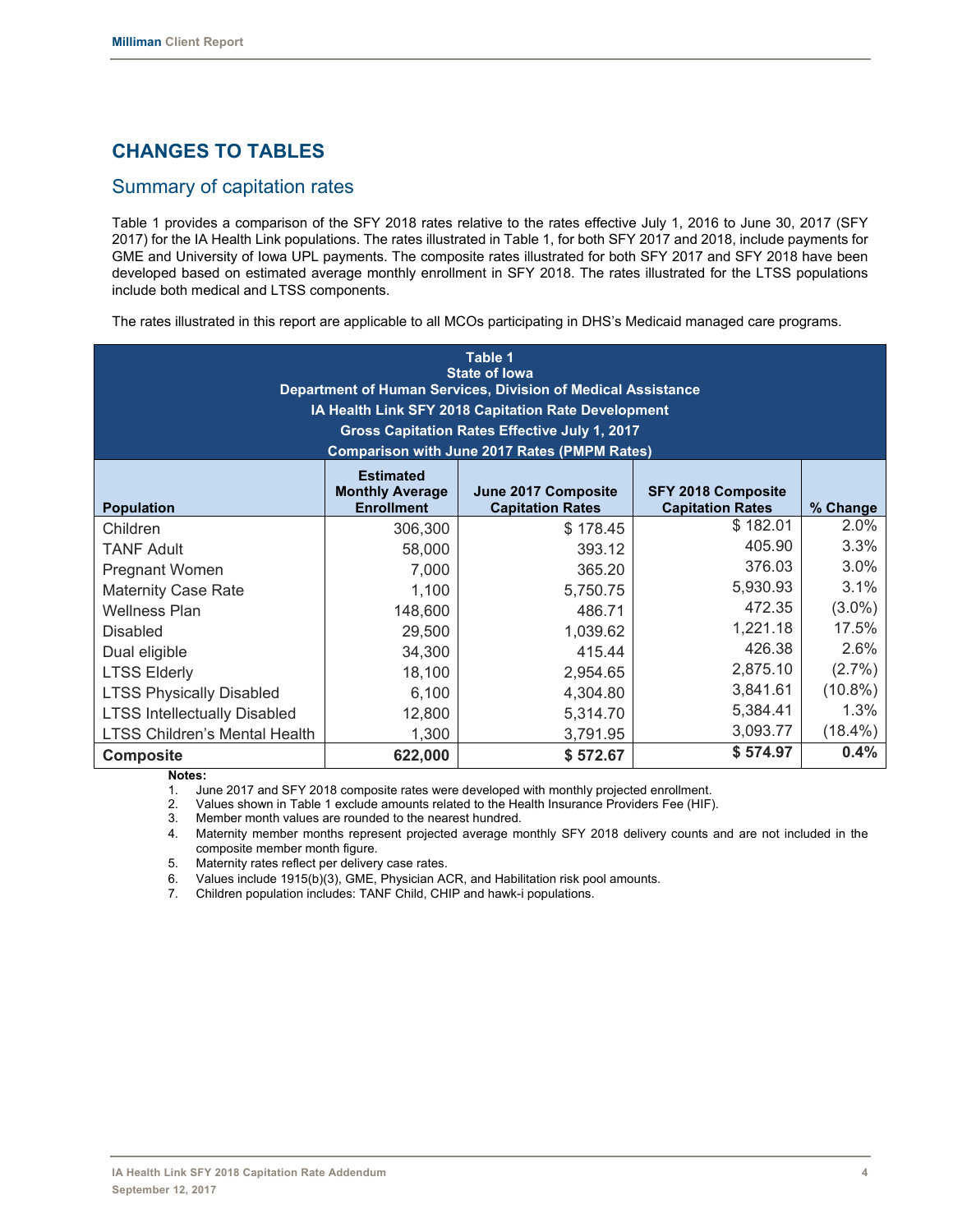#### Fiscal impact estimate

The estimated fiscal impact of the SFY 2018 IA Health Link rate changes on a state and federal basis is \$17.2 million based on projected monthly enrollment and the gross rates noted in Table 1. Development of estimated total expenditures, as well as federal only expenditures, is illustrated on a composite basis in Table 2. Table 2 compares the estimated federal and state expenditures under the June 2017 contracted capitation rates compared to the SFY 2018 contracted capitation rates, based on estimated enrollment in SFY 2018. Revenue shown in Table 2 includes the identified pass-through payments.

| Table 2<br><b>State of lowa</b><br>Department of Human Services, Division of Medical Assistance<br>IA Health Link SFY 2018 Capitation Rate Development<br>Gross Capitation Rates Effective July 1, 2017<br>Comparison with June 2017 Rates (Aggregate Expenditures \$ Millions) |                                                              |                                                             |                              |  |  |  |
|---------------------------------------------------------------------------------------------------------------------------------------------------------------------------------------------------------------------------------------------------------------------------------|--------------------------------------------------------------|-------------------------------------------------------------|------------------------------|--|--|--|
| <b>Population</b>                                                                                                                                                                                                                                                               | <b>June 2017</b><br><b>Annualized</b><br><b>Expenditures</b> | <b>SFY 2018</b><br><b>Annualized</b><br><b>Expenditures</b> | <b>Expenditure</b><br>Change |  |  |  |
| Children                                                                                                                                                                                                                                                                        | \$655.9                                                      | \$669.0                                                     | \$13.1                       |  |  |  |
| <b>TANF Adult</b>                                                                                                                                                                                                                                                               | 273.8                                                        | 282.7                                                       | 8.9                          |  |  |  |
| Pregnant Women                                                                                                                                                                                                                                                                  | 30.6                                                         | 31.5                                                        | 0.9                          |  |  |  |
| <b>Maternity Case Rate</b>                                                                                                                                                                                                                                                      | 76.6                                                         | 79.0                                                        | 2.4                          |  |  |  |
| <b>Wellness Plan</b>                                                                                                                                                                                                                                                            | 868.1                                                        | 842.5                                                       | (25.6)                       |  |  |  |
| <b>Disabled</b>                                                                                                                                                                                                                                                                 | 367.6                                                        | 431.8                                                       | 64.2                         |  |  |  |
| Dual eligible                                                                                                                                                                                                                                                                   | 170.9                                                        | 175.4                                                       | 4.5                          |  |  |  |
| <b>LTSS Elderly</b>                                                                                                                                                                                                                                                             | 642.6                                                        | 625.3                                                       | (17.3)                       |  |  |  |
| <b>LTSS Physically Disabled</b>                                                                                                                                                                                                                                                 | 313.2                                                        | 279.5                                                       | (33.7)                       |  |  |  |
| <b>LTSS Intellectually Disabled</b>                                                                                                                                                                                                                                             | 815.7                                                        | 826.4                                                       | 10.7                         |  |  |  |
| LTSS Children's Mental Health                                                                                                                                                                                                                                                   | 59.2                                                         | 48.3                                                        | (10.9)                       |  |  |  |
| Composite                                                                                                                                                                                                                                                                       | \$4,274.2                                                    | \$4,291.4                                                   | \$17.2                       |  |  |  |
| Federal                                                                                                                                                                                                                                                                         | \$2,823.3                                                    | \$2,820.8                                                   | \$(2.5)                      |  |  |  |
| <b>State</b>                                                                                                                                                                                                                                                                    | \$1,450.9                                                    | \$1,470.6                                                   | \$19.7                       |  |  |  |

**Notes:** 

1. June 2017 and SFY 2018 annualized expenditures were developed with projected enrollment.

2. Values shown in Table 2 exclude amounts related to the Health Insurance Providers Fee (HIF).

3. State expenditures based on Federal Fiscal Year (FFY) 2017 FMAP of 56.74% and FFY 2018 FMAP of 58.48% for non-CHIP and non-expansion populations.

4. State expenditures based on CY 2017 FMAP of 95% and CY 2018 FMAP of 94% for the Wellness plan population.

5. CHIP and Breast and Cervical cancer rate cell expenditures receive enhanced FMAPs.

6. Values include 1915(b)(3), GME, Physician ACR, and Habilitation risk pool amounts.

7. Children population includes: TANF Child, CHIP and hawk-i populations.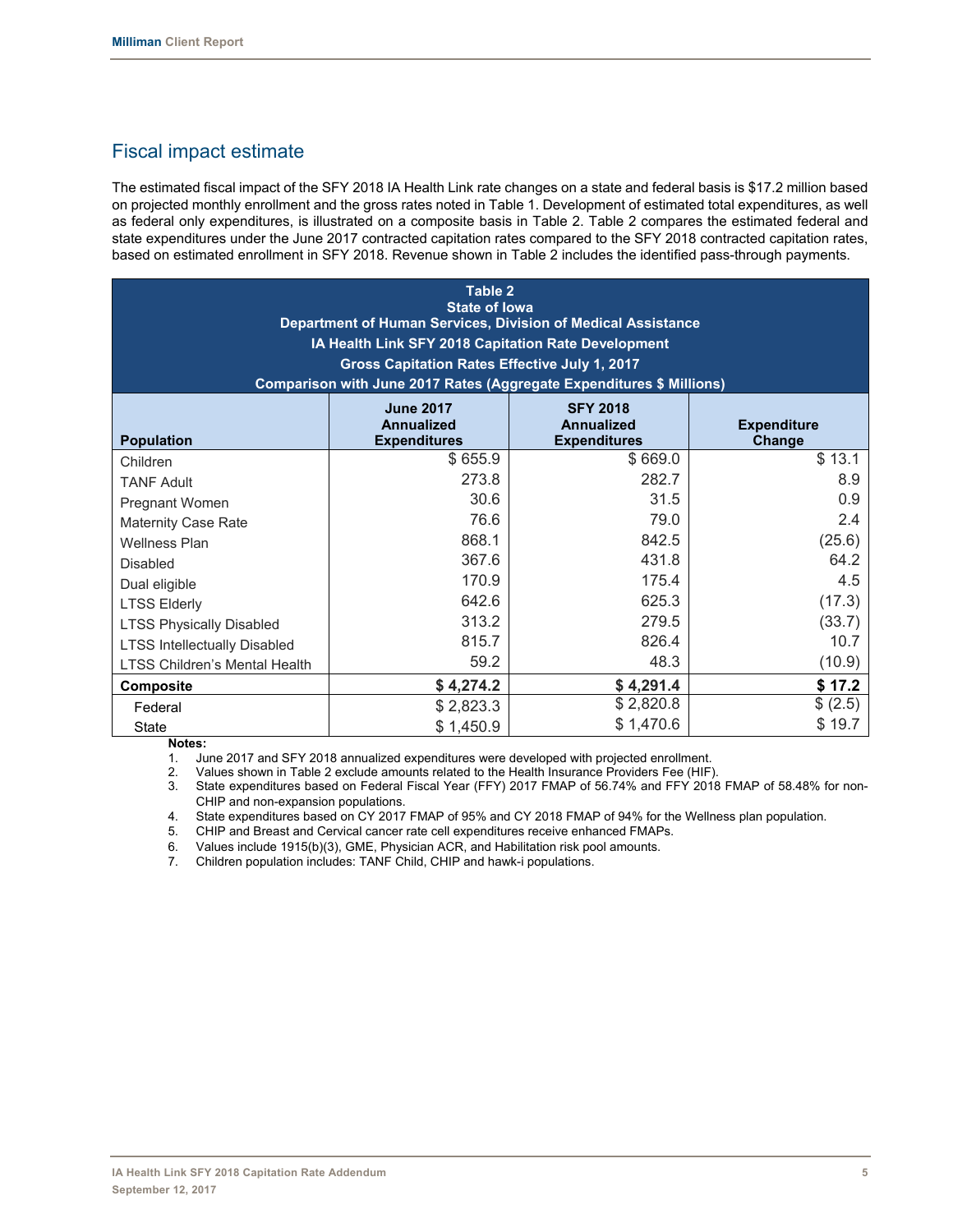#### Rate development summary

Table 3 illustrates the changes from the SFY 2017 capitation rates to the SFY 2018 capitation rates by certain rate action items. The PMPM values reflected in Table 3 do not include pass-through payments.

| Table 3<br><b>State of lowa</b><br>Department of Human Services, Division of Medical Assistance<br><b>Capitation Rate Buildup</b> |                                |           |                             |           |                       |           |  |
|-----------------------------------------------------------------------------------------------------------------------------------|--------------------------------|-----------|-----------------------------|-----------|-----------------------|-----------|--|
|                                                                                                                                   | <b>Gross</b><br><b>Medical</b> |           | <b>Gross</b><br><b>LTSS</b> |           | <b>Gross</b><br>Total |           |  |
| <b>Projected Membership</b>                                                                                                       | 622,000                        |           | 622,000                     |           | 622,000               |           |  |
| Previous SFY 2017 Composite Rate<br><b>Emerging Experience Rate Update</b>                                                        | \$332.74<br>344.48             | 3.5%      | \$214.22<br>217.22          | $1.4\%$   | \$546.96<br>561.70    | $2.7\%$   |  |
|                                                                                                                                   |                                |           |                             |           |                       |           |  |
| <b>Trend Period Update</b>                                                                                                        | 351.81                         | $2.1\%$   | 220.02                      | 1.3%      | 571.83                | 1.8%      |  |
| Base Data Update                                                                                                                  | 344.36                         | $(2.1\%)$ | 213.78                      | $(2.8\%)$ | 558.14                | $(2.4\%)$ |  |
| <b>Trend Factors Update</b>                                                                                                       | 350.16                         | 1.7%      | 211.53                      | $(1.1\%)$ | 561.69                | $0.6\%$   |  |
| Managed Care Factor Update                                                                                                        | 362.52                         | 3.5%      | 211.99                      | $0.2\%$   | 574.50                | 2.3%      |  |
| Program Adjustment Update                                                                                                         | 360.68                         | $(0.5\%)$ | 213.74                      | 0.8%      | 574.42                | $0.0\%$   |  |
| Administrative Load Changes                                                                                                       | 357.19                         | $(1.0\%)$ | 215.44                      | 0.8%      | 572.63                | $(0.3\%)$ |  |
| <b>Cost Containment Initiatives</b>                                                                                               | 344.65                         | $(3.5\%)$ | 215.44                      | $0.0\%$   | 560.10                | $(2.2\%)$ |  |
| <b>IHH/CCHH Administrative Load Adjustment</b>                                                                                    | 349.85                         | 1.5%      | 215.44                      | $0.0\%$   | 565.29                | 0.9%      |  |
| Rate Change prior to Experience Update                                                                                            | 5.1%                           |           | $0.6\%$                     |           | 3.4%                  |           |  |
| Rate Change after Experience Update                                                                                               | 1.6%                           |           | $(0.8\%)$                   |           | 0.6%                  |           |  |